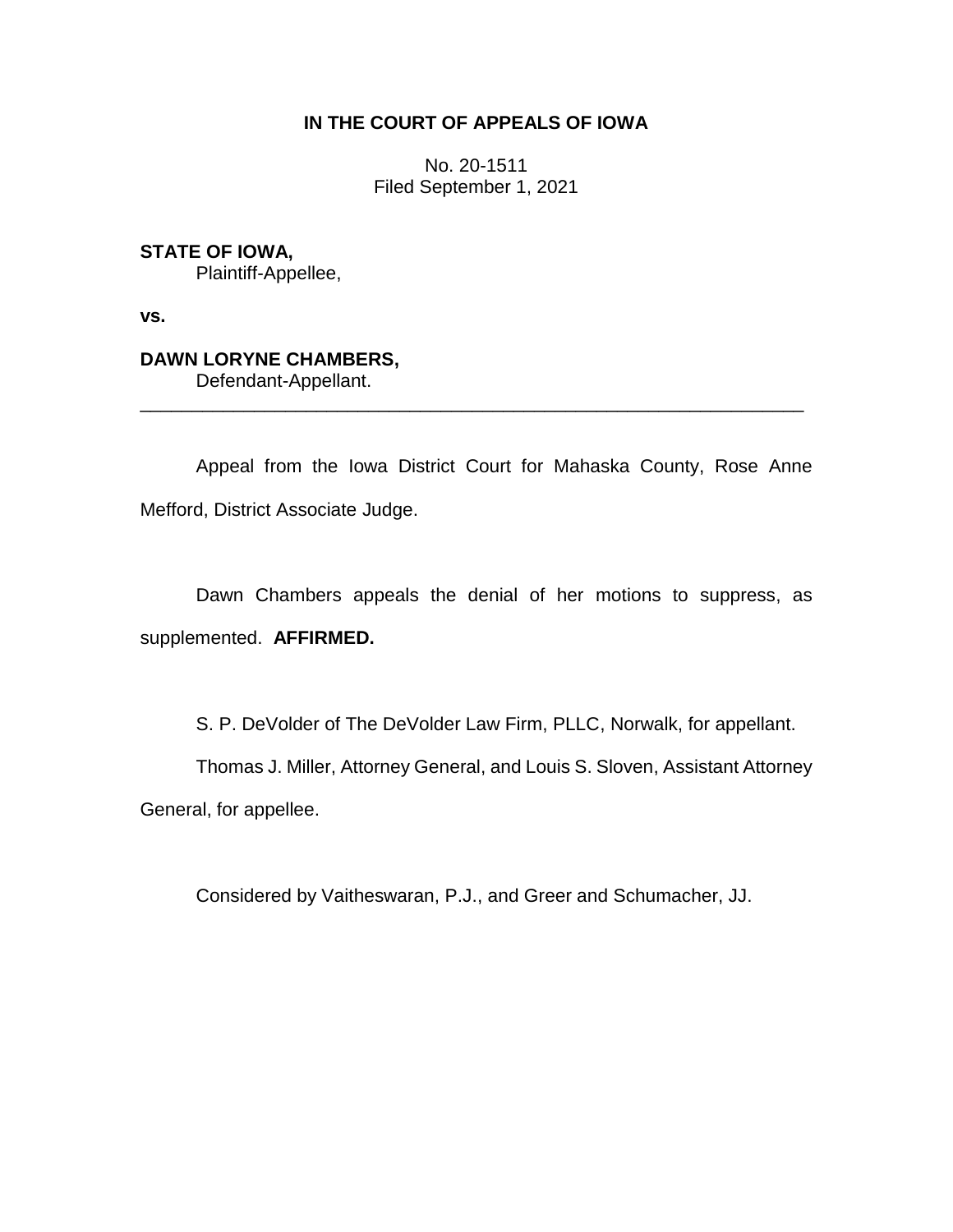## **GREER, Judge.**

Dawn Chambers, convicted of operating while intoxicated (OWI), third offense), appeals the denial of her motions to suppress evidence, specifically: incriminating statements she made to law enforcement<sup>1</sup> and DataMaster breath test results obtained via search warrant. She posits (1) her statements at the scene should have been excluded because they stemmed from custodial interrogation without the benefit of *Miranda*<sup>2</sup> warnings; (2) her statements postarrest and the breath-test result should have been excluded because she was not informed of her right to make a phone call under Iowa Code section 804.20 (2019); and (3) the breath test results should have been excluded because she was not told she could obtain an independent chemical test under Iowa Code section 321J.11. Lastly, in response to her supplemented motion to suppress, Chambers challenges the search warrant, alleging it was void because of a mistake in the return warrant. *See* Iowa Code § 808.8.

### **I. Facts and Earlier Proceedings.**

 $\overline{a}$ 

On a late afternoon in August 2019, a passing motorist, along with his son, driving in rural Mahaska County saw a damaged car lodged in a ditch with a female lying on the ground behind it. The travelers stopped to offer aid to the female, later identified as Chambers, before reporting the accident to the Mahaska County Sheriff's Department. Deputy David Wilke was the first to respond to the scene. He observed Chambers's car "nose down" in the ditch with a damaged front

<sup>&</sup>lt;sup>1</sup> Chambers moved for suppression of two sets of statements; those she made at the scene of the accident (captured by police body cameras) and statements she made at the jail house (captured by surveillance cameras in the building). <sup>2</sup> *Miranda v. Arizona*, 384 U.S. 436 (1966).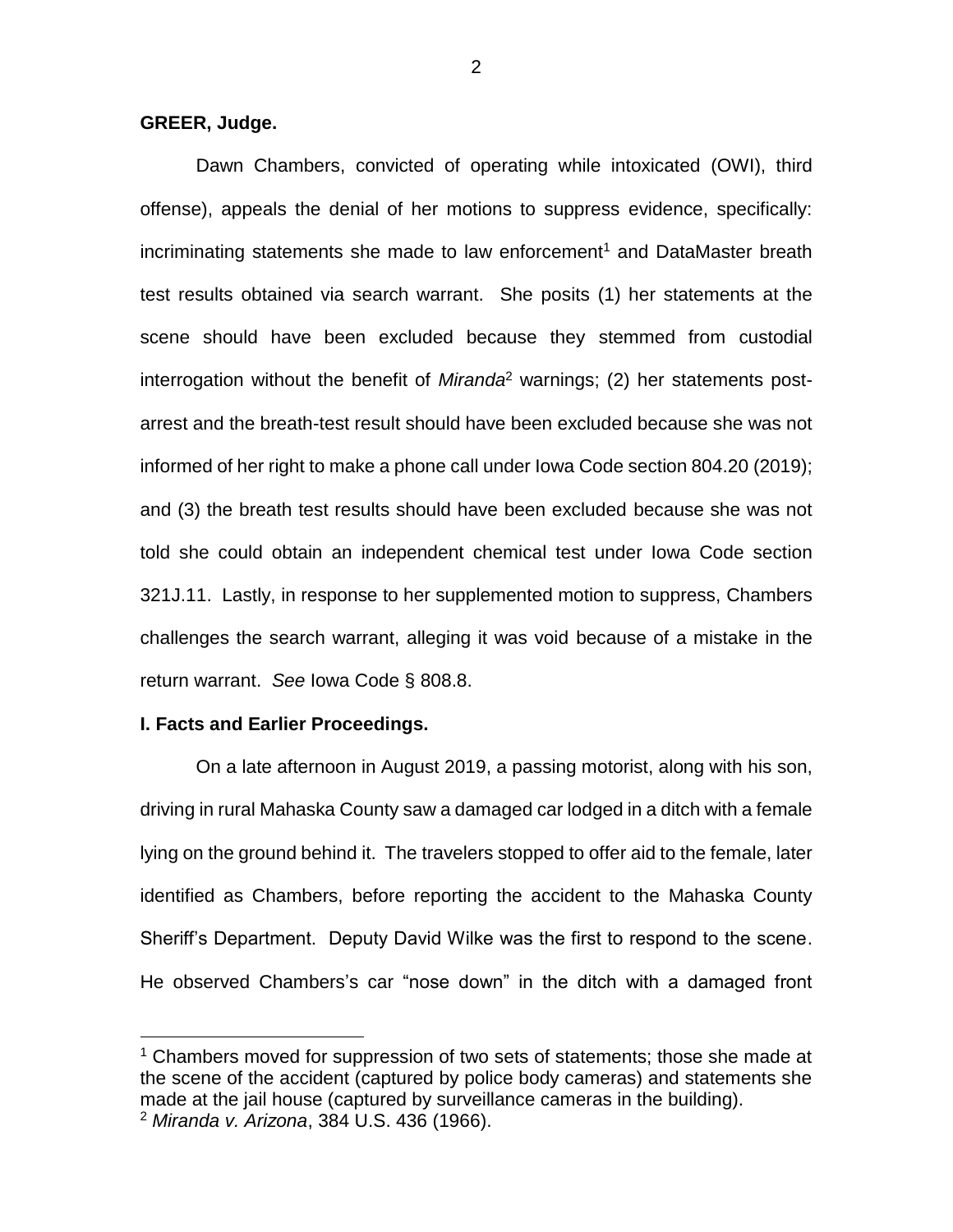bumper and the rear hanging in the air perched on the edge of the ditch. After confirming Chambers was okay, he began asking her questions to figure out what happened. At first Chambers said, "I made a bad decision" but did not explain how her car ended up in the ditch and repeatedly denied there was an accident. Deputy Wilkes implored Chambers to tell him what happened. But she said, "I am not going to answer anything because I don't know what I'm supposed to say." Deputy Wilkes suspected Chambers was impaired; he smelled alcohol, observed she was unsteady on her feet, and thought "she did not appear to be her normal self" based on his past experience with her. He asked Chambers if she had anything to drink, but she did not respond.

At this point Deputy Matthew McCain arrived. Deputy McCain first spoke with the passing motorist, who told him he believed Chambers was intoxicated. Next, Deputy McCain investigated Chambers's car. While reaching through the open front passenger door to turn down the radio, he saw a small empty bottle of Fireball whiskey on the floor. Deputy McCain approached Chambers, still standing with Deputy Wilkes, and asked her how many drinks she had consumed. She replied "two." Deputy Wilkes continued to ask Chambers what happened, and she admitted purchasing two "shooters" of Fireball whiskey earlier. Deputy Wilkes then walked away to speak with Chambers's boyfriend, who volunteered to get the car out of the ditch.

While Deputy Wilkes spoke to Chambers's boyfriend, Deputy McCain interviewed her on the side of the road. He told her he noticed the empty Fireball bottle and asked if that is what she had been drinking and whether there was any "drug usage." Chambers replied, "No, you can test me. I mean I'll pee in a cup."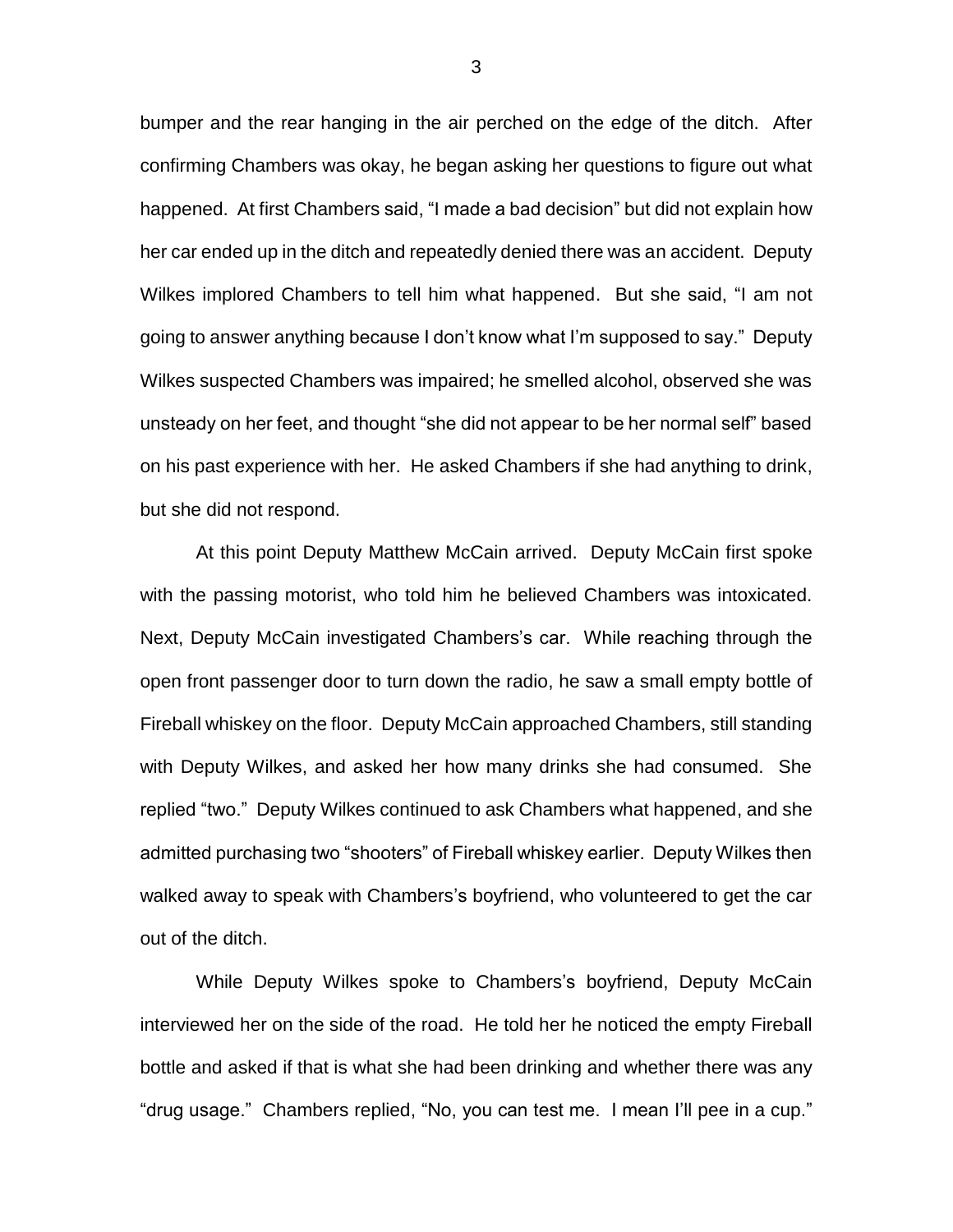Deputy McCain next asked Chambers if she smoked marijuana; she said she did "once in a while." When asked the last time she smoked marijuana, Chambers said, "It's been a minute." When pressed for a more specific time frame, she said it was "probably a month about, I'm not a bad person. I go to work every day." Deputy McCain replied, "Right, but just give me an idea when the last time was." Chambers admitted it had been "a few days." As the conversation continued, Chambers expressed fear that the deputies were "mad at her" and thought she was "a bad person" and a "drug addict." Chambers began to cry, and Deputy McCain assured her he did not think she was a bad person. Chambers next asked Deputy McCain whether her boyfriend could take her home, and he replied, "We don't know yet." Moments later, Chambers's father arrived. During a tearful exchange, she apologized repeatedly and asked her father, "Why are you here, how'd you know?" to which he replied, "Dawn, you called me."

Deputy Wilkes returned to the side of the road where Chambers stood with Deputy McCain and her father. He asked her what route she took and whether she hit a mailbox earlier.<sup>3</sup> Chambers said she did not think she hit a mailbox but may have. At this point Deputy Wilkes returned to his squad car to fill out an accident report and had no further interaction with Chambers.

Deputy Brent DeRonde arrived at the scene last. Still on the side of the road, Chambers spoke with Deputy DeRonde. The deputy said, "I understand you've had something to drink today," to which Chambers replied, "Yup." He asked Chambers how much she had to drink. She replied, "A couple of shots." Next,

 $\overline{a}$ 

<sup>&</sup>lt;sup>3</sup> It was reported that a mailbox on a nearby road had been hit roughly thirty minutes earlier.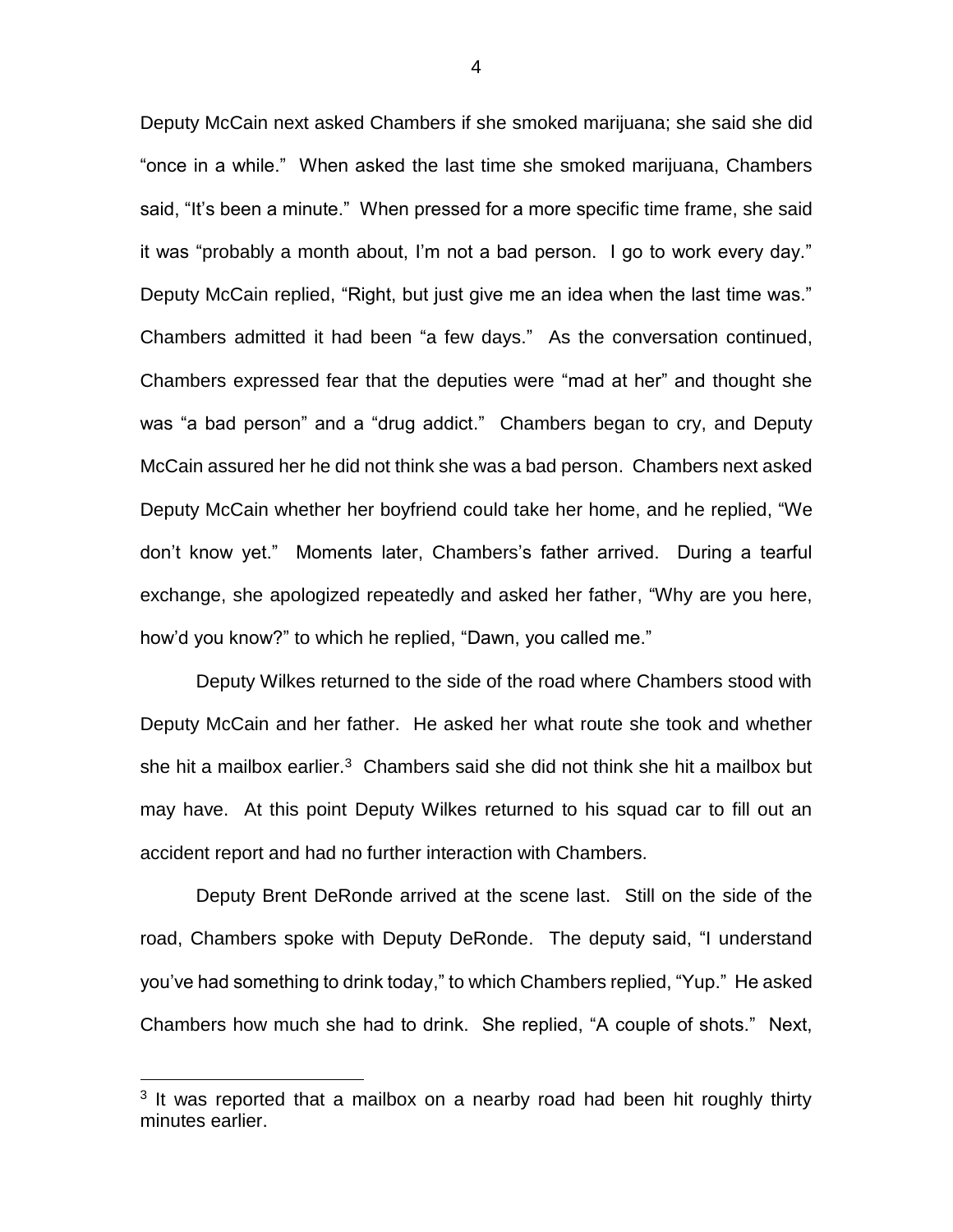Deputy DeRonde asked if she would perform field sobriety tests (FST). Deputy McCain asked Chambers whether she thought she was drunk, and she replied, "I could potentially have some alcohol in my system." Shortly after, Chambers agreed to perform the FST, but because she recently broke her ankle, Deputy DeRonde decided to skip walking tests and administered the horizontal gaze nystagmus test. (HGN) Chambers struggled to follow the test instructions and ultimately displayed six out of six of clues indicating impairment.

Minutes after Chambers completed the HGN test, Officer DeRonde asked if she would take a preliminary breath test (PBT). She agreed. He then asked Chambers how long it had been since her last drink; she said it had been an hour. Shortly before blowing into the machine Chambers became upset and exclaimed, "I'm going to fail, I made a bad decision." In tears, Chambers repeatedly said, "I'm going to spend the rest of my life in jail," and, "You aren't going to let me out [of jail] because you think I'm a bad person." Both deputies tried to calm her down. Deputy McCain administered the PBT and then told her the results, commenting, "That's pretty high, Dawn." Officer DeRonde remarked that her pupils looked small during the HGN test and asked if she had taken any prescription drugs. She replied, "You think I might be high on something. You can test me. I'm not. Give me some more. I'm not on anything else." Deputy DeRonde said he believed her, then handcuffed Chambers and led her to his squad car.

Deputy DeRonde transported Chambers to the Mahaska County Jail. Rather than invoking implied consent, he applied for and received a search warrant to collect a "blood, urine, and/or breath specimen" from Chambers. Chambers joined Deputy DeRonde in the "intoxilzyer" room of the jail, and he told her he had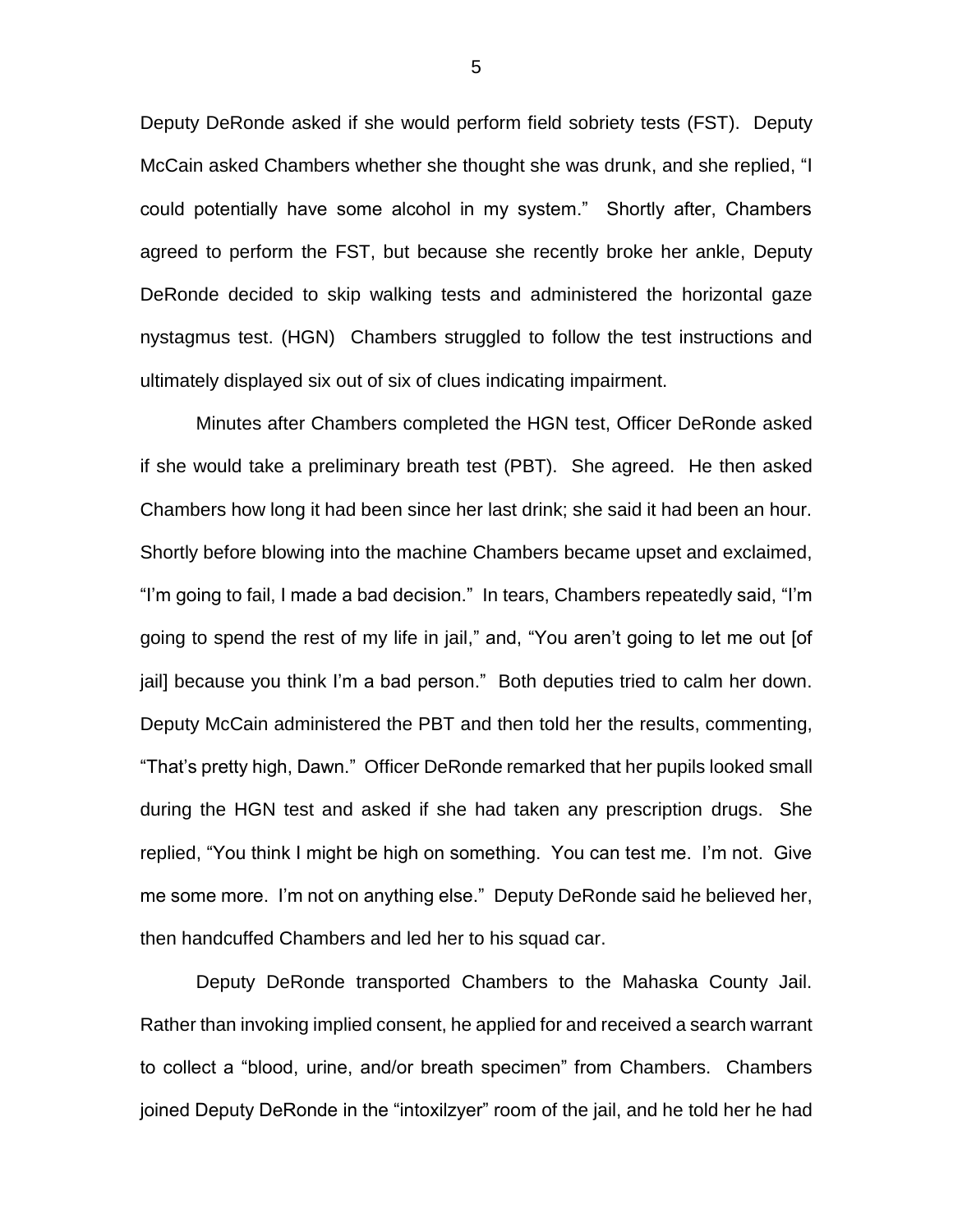a search warrant to take another breath sample. Chambers responded by holding out her arm and stating, "You can have my blood," but Deputy DeRonde repeated he was taking a breath sample. He then read from portions of the search warrant. Chambers asked Deputy DeRonde, "[W]hat happens if I refuse [to take the test]?" and he read from a portion of the warrant stating she could be held in contempt of court for refusing. Chambers, distressed and emotional, again expressed concern that Deputy DeRonde thought she was a bad person.

Deputy DeRonde then administered the breathalyzer test. As they waited for the results, Chambers asked if her dad or boyfriend could come pick her up. DeRonde explained that it was up to the jailers to decide whether she would be released. Chambers also said, "It's horrible, it's horrible," referring to the test results before they were complete. After the results were processed, Deputy DeRonde told Chambers her blood alcohol content was .216. In tears, she said she was going to prison and would lose her job. She then said, "I'll give you my blood. You can test me for any other drugs." Officer DeRonde said nothing, and he left the room moments later.

Chambers was charged with OWI, third offense. She moved to suppress her incriminating statements and the breath test result. The district court denied the motions in all respects. Chambers stipulated to a bench trial. And after considering the minutes of testimony, the body camera footage, and all other evidence submitted during the suppression hearing, the district court found her guilty. She appeals.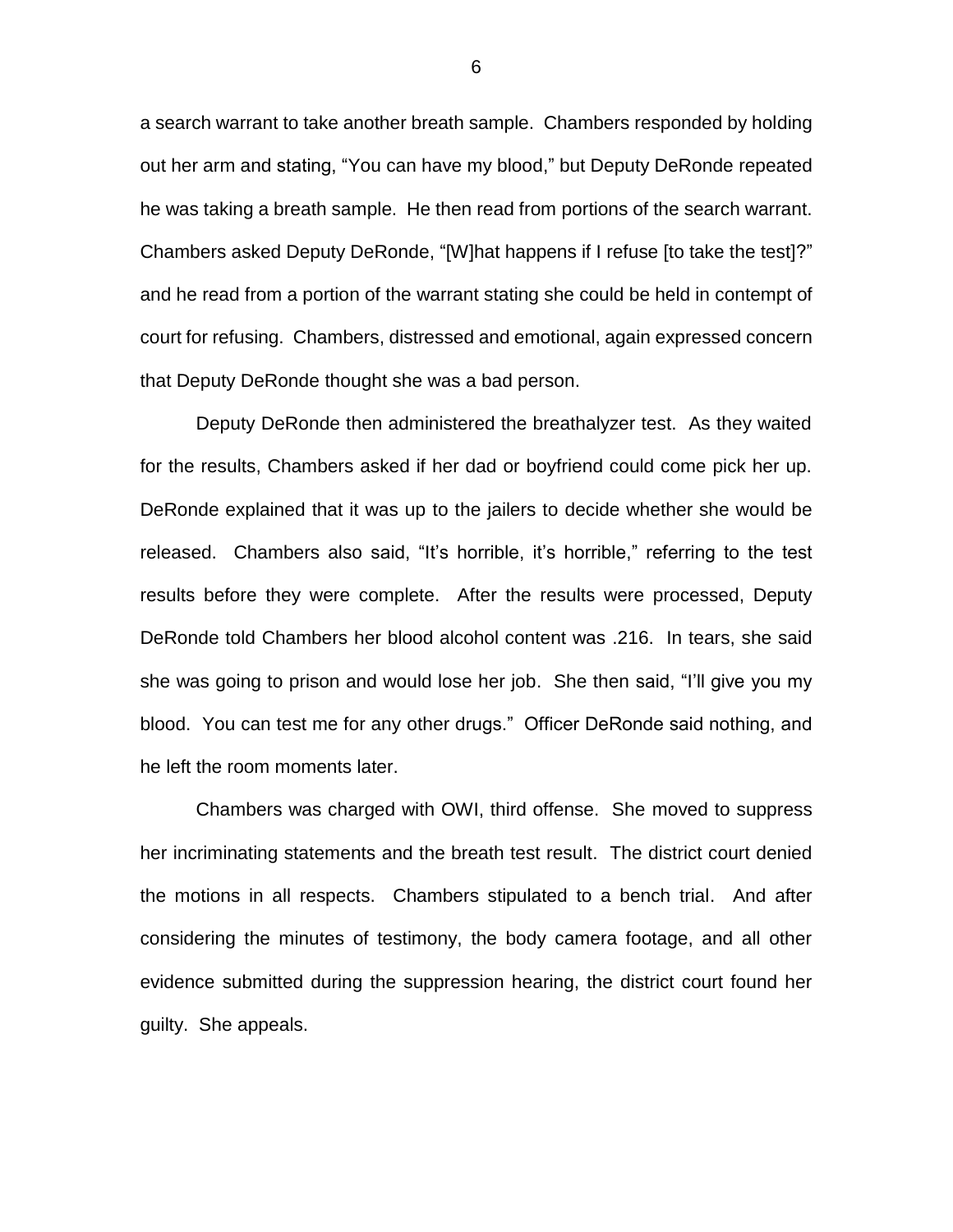### **II. Standard of Review.**

We review Chambers's *Miranda* claim, related to her incriminating prearrest statements, de novo. *See State v. Miranda*, 672 N.W.2d 753, 758 (Iowa 2003).

Because the basis for Chambers's claims are all statutory, we review for correction of legal error. *See State v. Casper*, 951 N.W.2d 435, 437 (Iowa 2020) (reviewing district court's denial of motion to suppress breath test result for correction of legal error where court's ruling was based on interpretation of section 321J.11); *State v. Davis*, 922 N.W.2d 326, 330 (Iowa 2019) (reviewing for correction of legal error where district court denied motion to suppress based on its interpretation of section 804.20). Under this standard, "[i]f the district court applied the law correctly and substantial evidence supports the court's findings of fact, we will affirm the district court's ruling on a motion to suppress." *Davis*, 922 N.W.2d at 330. As far as Chambers challenges the execution and return of the search warrant under Iowa Code section 808.8, we again review for correction of errors at law.

#### **III. Analysis.**

# **1. Were Chambers's Incriminating Statements at the Scene of the Accident Obtained in Violation of** *Miranda***?**

Chambers argues the incriminating statements she made to law enforcement at the scene of the accident were the product of custodial interrogation without the benefit of *Miranda* warnings and should have been suppressed.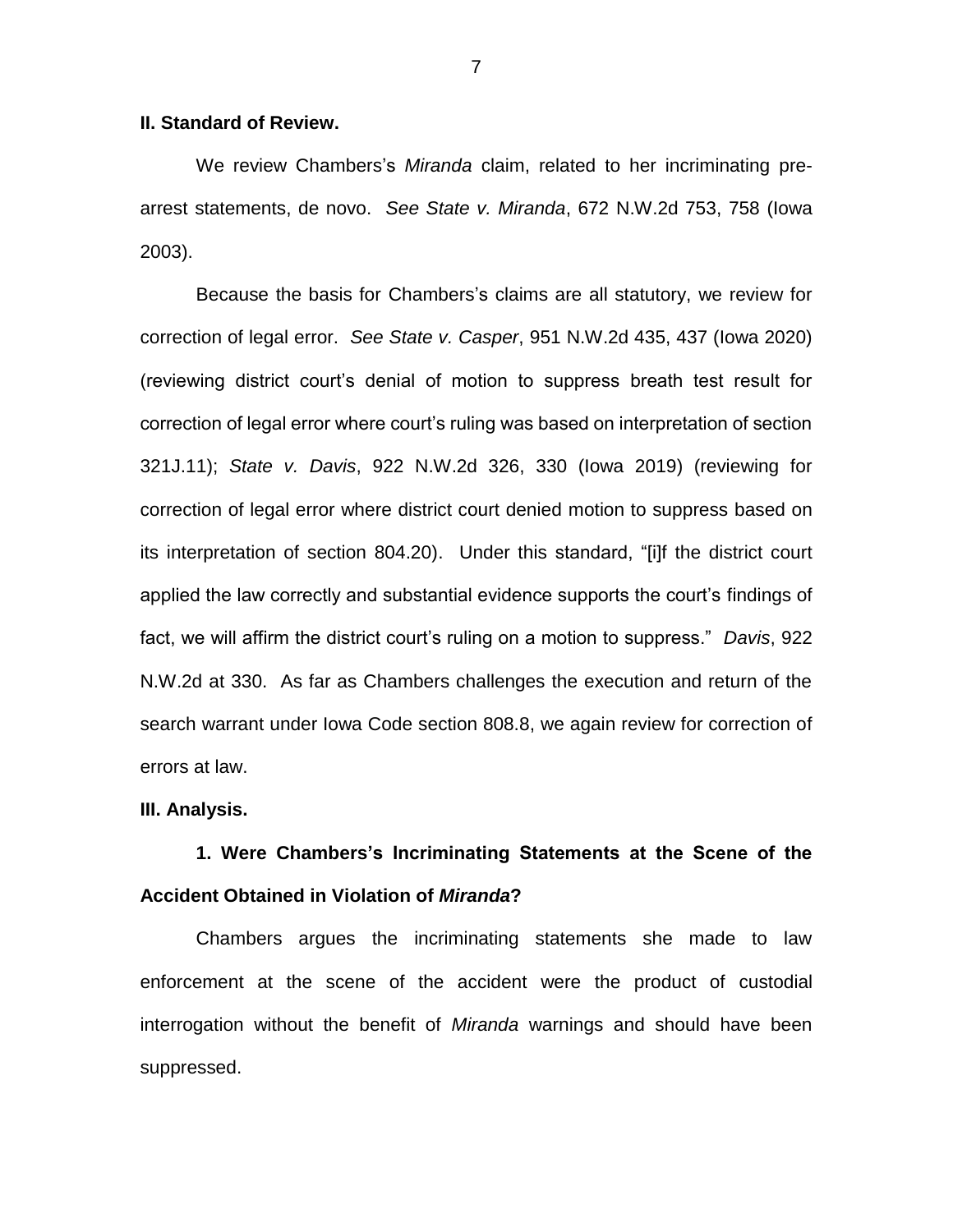"*Miranda* warnings protect a suspect's Fifth Amendment right against selfincrimination 'ensuring that a suspect knows that he may choose not to talk with law enforcement officers, to talk only with counsel present, or to discontinue talking at any time.'" *State v. Ortiz*, 766 N.W.2d 244, 249 (Iowa 2009) (citation omitted). There must be both custody and interrogation, otherwise *Miranda* warnings are not required. *State v. Countryman*, 572 N.W.2d 553, 557 (Iowa 1997).

Here there is no question Chambers was not read her *Miranda* rights at the scene of the accident. That said, the State argues *Miranda* warnings were not required because Chambers was not in custody before being handcuffed. Rather, the State maintains she was only detained during a brief investigation.

Iowa courts have recognized scenarios where police detention does not equate to custody. For example, "[t]he temporary detention of a motorist in an ordinary traffic stop is not considered 'in custody' for purposes of *Miranda*." *State v. Scott*, 518 N.W.2d 347, 350 (Iowa 1994) (citation omitted). While a traffic stop, like the accident investigation here, "significantly curtails the 'freedom of action' of the driver" the Supreme Court has held persons "temporarily detained" during an "ordinary traffic stop . . . are not 'in custody' for the purposes of *Miranda*." *Berkemer v. McCarty*, 468 U.S. 420, 436, 440 (1984). "This remains true, we have held, even if the driver 'is asked to perform field sobriety tests.'" *State v. Decanini-Hernandez*, No. 19-2120, 2021 WL 610103, at \*5 (Iowa Ct. App. Feb. 17, 2021) (citation omitted). Similarly, a police officer with a reasonable suspicion of criminal activity or traffic violations may briefly detain a driver to investigate. *State v. Struve*, 956 N.W.2d 90, 95–96 (Iowa 2021).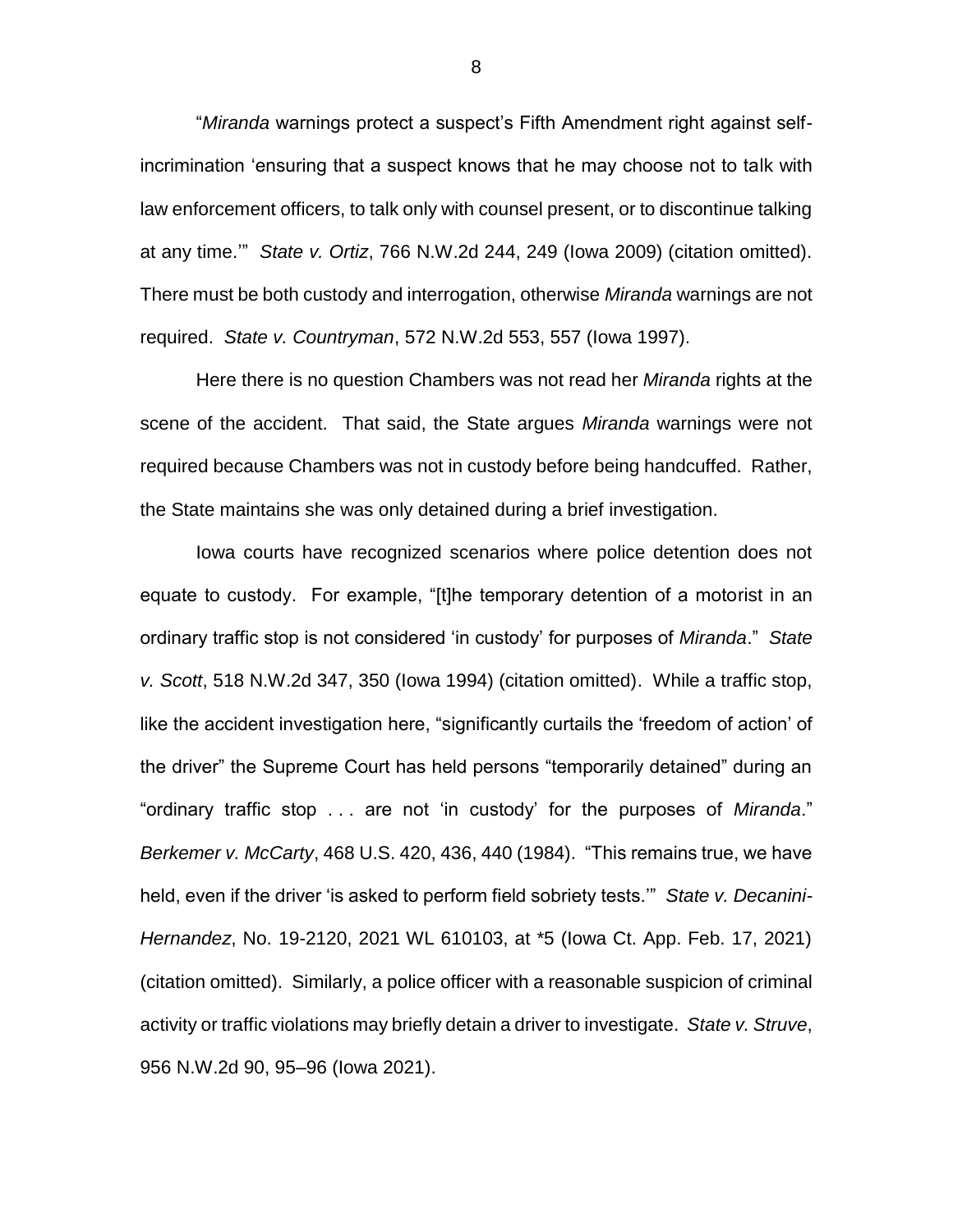"For purposes of the Fifth Amendment, a suspect is in custody as soon as a suspect's freedom of action is curtailed to a degree associated with formal arrest." *State v. Tyler*, 867 N.W.2d 136, 171 (Iowa 2015) (altered for readability) (citations omitted). "In determining whether a suspect is 'in custody' at a particular time, we examine the extent of the restraints placed on the suspect during the interrogation in light of whether a 'reasonable man in the suspect's position would have understood his situation' to be one of custody." *Ortiz*, 766 N.W.2d at 251 (citing *Berkemer*, 468 U.S. at 442). Our test is objective, and we assess four factors: "(1) the language used to summon the individual; (2) the purpose, place, and manner of interrogation; (3) the extent to which the defendant is confronted with evidence of guilt; and (4) whether the defendant is free to leave the place of questioning." *Id.* at 251–52 (citing *Miranda*, 672 N.W.2d at 759).

First, Chambers was found at the scene after a passing motorist reported the accident. No one summoned Chambers.

Second, the purpose of the deputies' questions were investigatory; they asked questions pertaining to how the accident occurred and whether Chambers was intoxicated. "The purpose of an investigatory stop is to allow a police officer to confirm or dispel suspicions of criminal activity through reasonable questioning." *State v. Kreps*, 650 N.W.2d 636, 641 (Iowa 2002). Such was the case here. The deputies reasonably suspected Chambers was intoxicated and asked reasonable investigatory questions. The place of the questioning was on a public road, and at times there were more civilians than law-enforcement present. The manner of questioning was professional. Deputy McCain and Deputy DeRonde spoke softly, told Chambers they did not think she was a "bad person," and reassured her she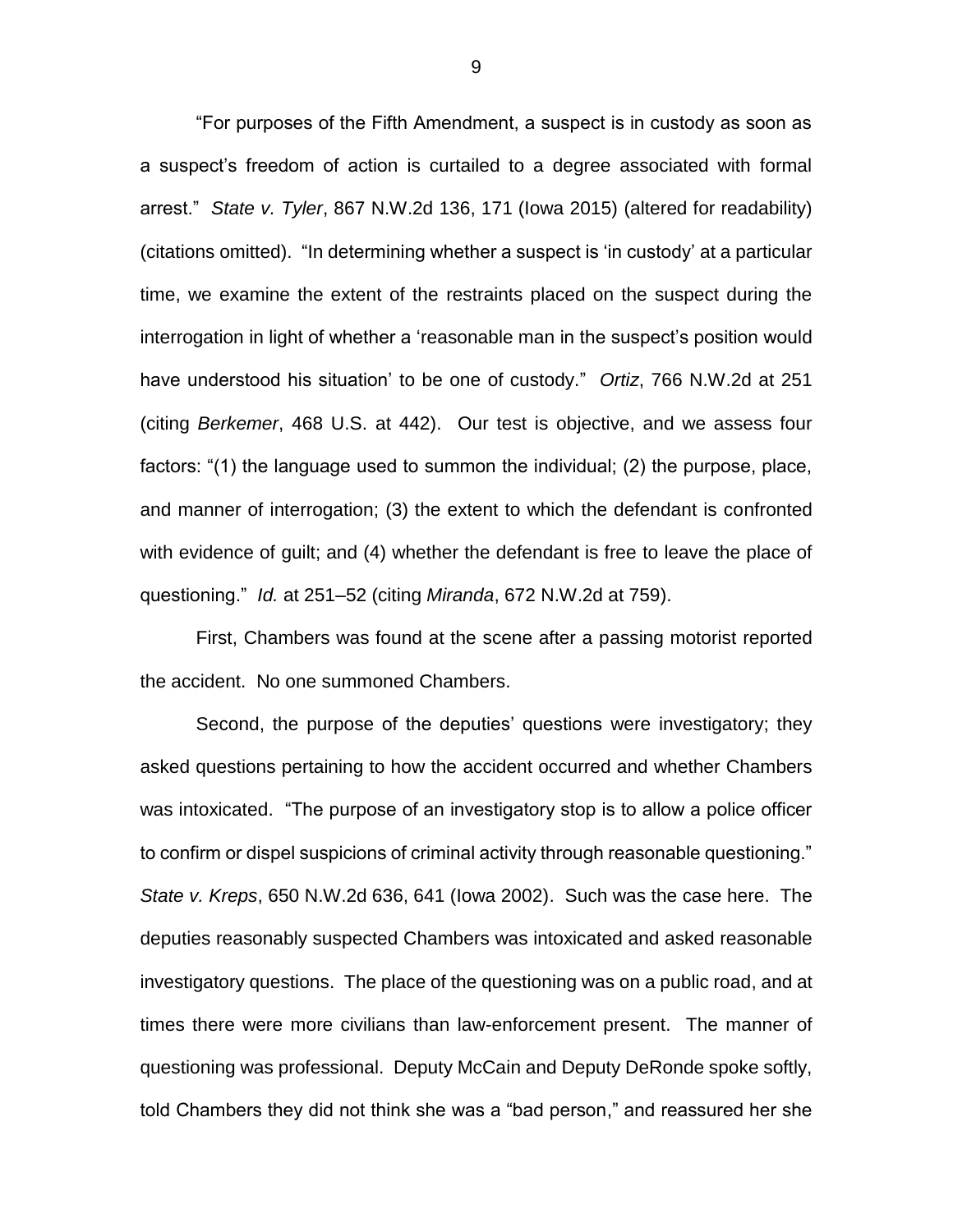would not "spend the rest of her life in jail" as she became increasingly distraught and emotional. They were patient with Chambers, even as she veered off topic. Further, the deputies never commanded Chambers to do anything. She answered questions and agreed to the HGN test and PBT, and they did not threaten her with arrest to get information or obtain her consent.

Turning to the third factor, the deputies did not hide the fact that they suspected Chambers was intoxicated, but their investigatory questions were not confrontational. Deputy McCain mentioned the empty bottle of Fireball found in Chambers's car and asked if that is what she had been drinking. At various times all three deputies asked if she had been drinking. At most, they asked basic questions one would expect a police officer to ask when investigating a car accident potentially involving alcohol.

Chambers puts the most stock into the last factor, arguing she was in custody because she was not free to leave the scene. True, before the HGN test or PBT, Chambers asked Deputy McCain if her boyfriend could take her home and he replied, "We don't know yet"—because the investigation was not complete. And at trial, the deputies confirmed they would not have allowed Chambers to leave if she had tried. But when police have reasonable suspicion of criminal activity or traffic violations, they may temporarily detain a driver without placing them in custody. *Struve*, 956 N.W.2d at 95–96.

We also "weigh the degree of physical restraint imposed during the interrogation." *Countryman*, 572 N.W.2d at 558. Chambers was not restrained until she was handcuffed after performing the PBT. None of the deputies exerted any physical control of her person. Although the deputies were armed, no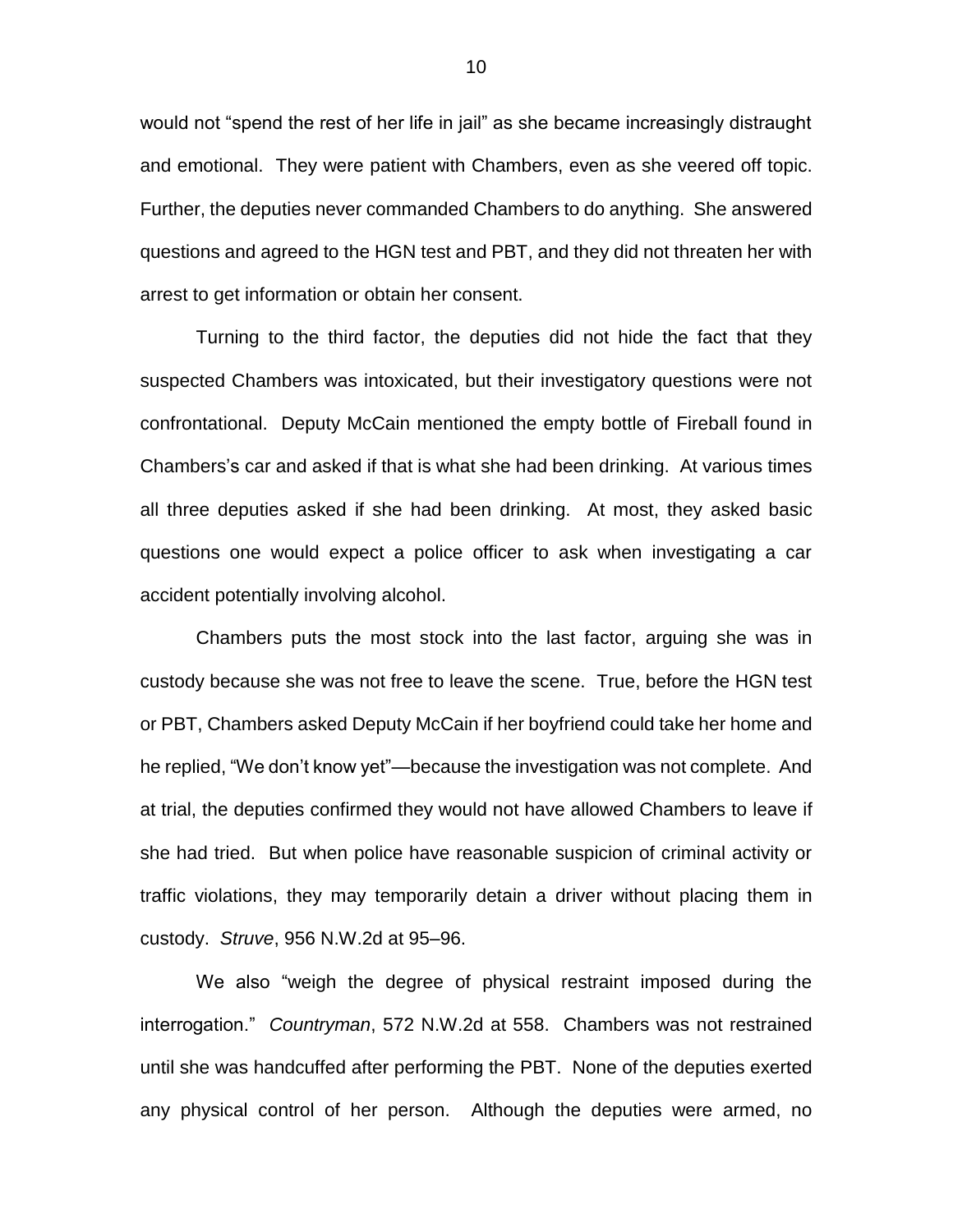weapons were drawn, and the environment was relaxed. When her father arrived, she hugged him and engaged in a tearful conversation. At one point she even tried to hug Officer McCain. Though she was not free to leave the area entirely, her freedom of movement was not otherwise restrained.

To summarize, the deputies responded to the scene of a single car accident on a public road, and the caller who discovered Chambers told them he thought she was intoxicated. All three deputies spoke to Chambers and had ample reason to believe she was intoxicated based on objective signs of impairment. They asked Chambers questions; how the accident happened, and whether she had been drinking or taken any drugs. The questioning was "direct, non-confrontational, investigative in nature, and not coercive or threatening." *See State v. Davis*, No. 08-1942, 2009 WL 4116322, at \*5 (Iowa Ct. App. Nov. 25, 2009). And Chambers was not physically restrained.

Based on the totality of the circumstances, we find Chambers was detained but was not in custody for purposes of *Miranda* until she was handcuffed by Deputy DeRonde. Thus, *Miranda* warnings were not required before that point. We affirm the denial of Chambers's motion to suppress evidence of the incriminating statements she made at the scene of the accident.

**2. Was Chambers Denied Her Right to an Independent Chemical Test under Iowa Code Section 321.J11?** 

Chambers posits the breath test results should have been suppressed because she was not informed of her right to obtain an independent chemical test under Iowa Code section 321J.11. The State argues Deputy DeRonde did not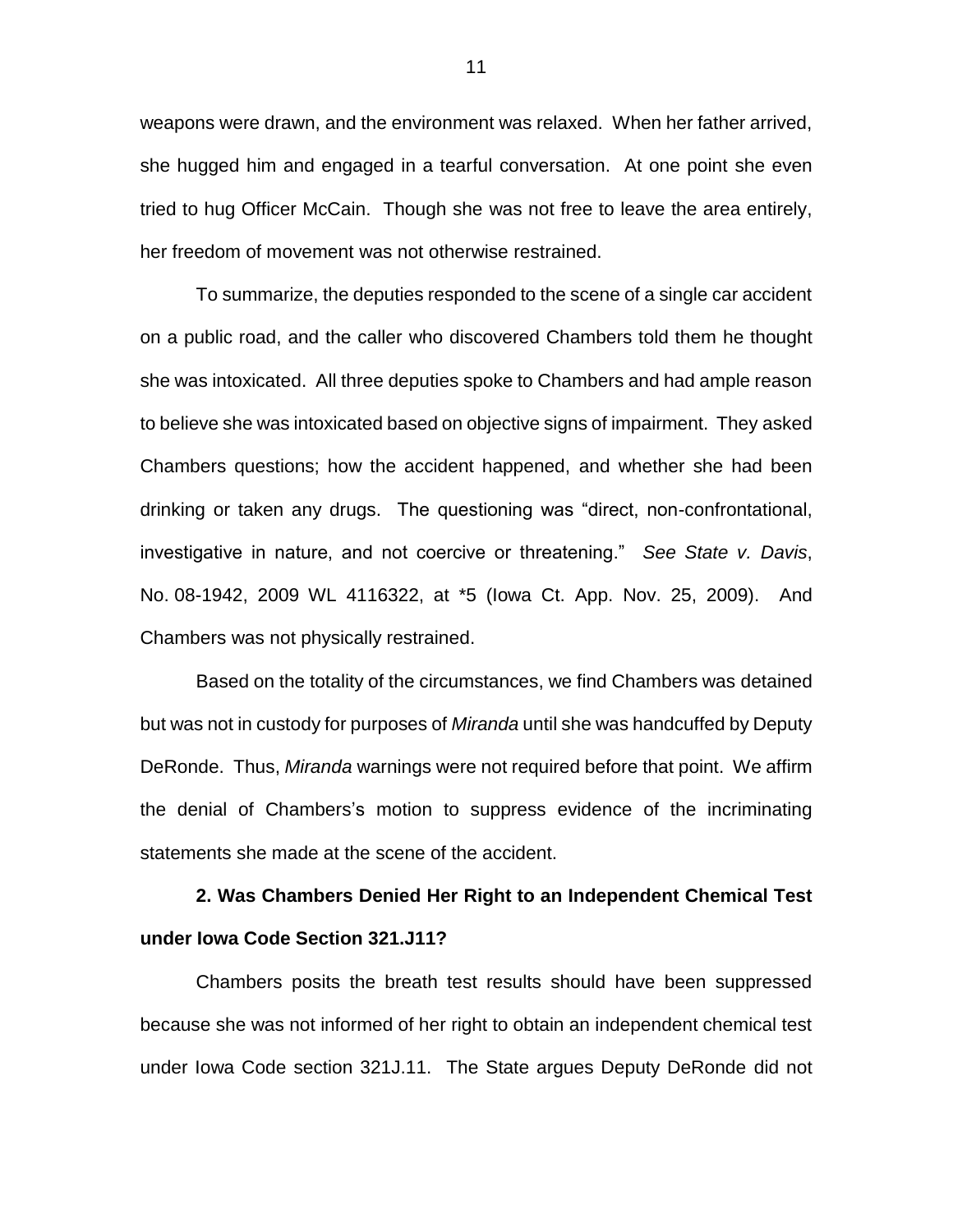have to inform Chambers because she never invoked her right to independent chemical testing related to alcohol usage.

Iowa Code section 321J.11 states, "The person may have an independent chemical test or tests administered at the person's own expense in addition to any administered at the direction of a peace officer." Chambers is correct that section 321J.11(2) provides arrestees a statutory right to an independent chemical test at their own expense. *See State v. Lukins*, 846 N.W.2d 902, 906 (Iowa 2014). Importantly, the *Lukins* court held section 321J.11(2) itself does not require officers to advise arrestees of the statutory right *unless* the arrestee requests an independent chemical test. *Id.* at 909. When examining whether an arrestee invoked the right, we construe their statements liberally:

[a]ny statement that can be reasonably construed as a request for an independent chemical test is adequate to invoke the detainee's right to such a test . . . . [A]n officer who fields a legally imprecise request . . . cannot stand mute and deny the request. Rather, if an imprecise statement, reasonably construed, implicates the statute, then the officer should inform the detainee of his or her right to an independent chemical test . . . .

*Id.* (citations omitted). In a later decision, our supreme court held evidence of breath test results must be suppressed where the statutory right to an independent chemical test is properly invoked and the officer fails to advise the arrestee of the right. *State v. Smith*, 926 N.W.2d 760, 762 (Iowa 2019).

We must decide whether Chambers invoked her right to an independent chemical test. We focus on two statements she made to Deputy DeRonde in the "intoxilyzer room" of the jail. After Deputy DeRonde told Chambers he had a warrant to collect a breath sample, she held out her arm and said, "You can have my blood." This statement could be construed as a request for a blood test in lieu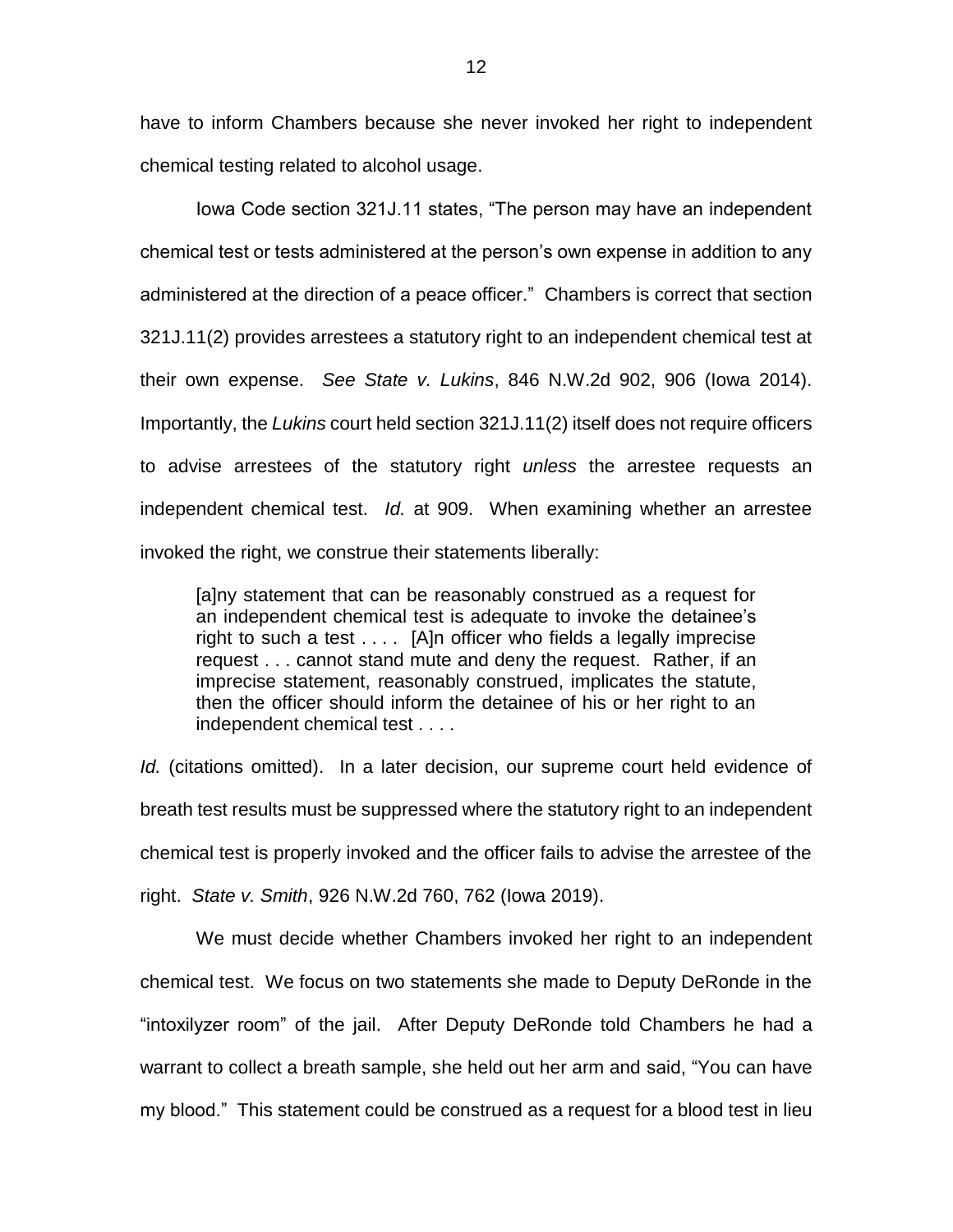of the breath test the deputy asked of Chambers. "Statements regarding chemical testing in lieu of the officer's testing are insufficient to invoke section 321J.11." *Smith*, 926 N.W.2d at 762 (focusing on the substance of the statements made to decide if a defendant inquires about a right to take an independent test).

However *after* Chambers blew into the breathalyzer, she again stated, "I'll give you my blood. You can test for any drugs." Deputy DeRonde did not respond, and he walked out of the room moments later. The district court found this was not a request for additional testing, "but [was] consistent with her earlier offer at the scene" to provide a urine sample in an attempt to "convince the deputies she was not a drug user and not a bad person." But as *Casper* teaches:

It is arguably misleading and unfair to say no to a detainee who asks for a certain type of retest without telling the detainee that he or she can have a different type of retest. But it is not misleading or unfair to give the detainee exactly the type of retest the detainee asks for.

951 N.W.2d at 439 (finding that a request for a retest on the breath test carries no implication for an advisory about independent testing). Here, we find it disingenuous to argue Chambers did not ask for a blood test—whatever her reasoning may have been.<sup>4</sup> And we note her earlier request for a blood test did not reference drug usage. It is not unexpected that Chambers's chosen words to invoke her right to a different test were not legally accurate. *See Lukins*, 846 N.W.2d at 908. It imposes no harsh burden on law enforcement to advise the

 $\overline{a}$ 

<sup>4</sup> Deputy McCain testified at the suppression hearing:

Q. And certainly from August 25th on, it has been the case where, if an OWI suspect says to the effect when she's in front of the DataMaster, "I'll give you my blood," or, "You can take my blood," you're—the officer is required to inform the suspect and to assist that suspect unless it's impossible or close to it to have an alternative blood sample taken; correct? A. I believe it is.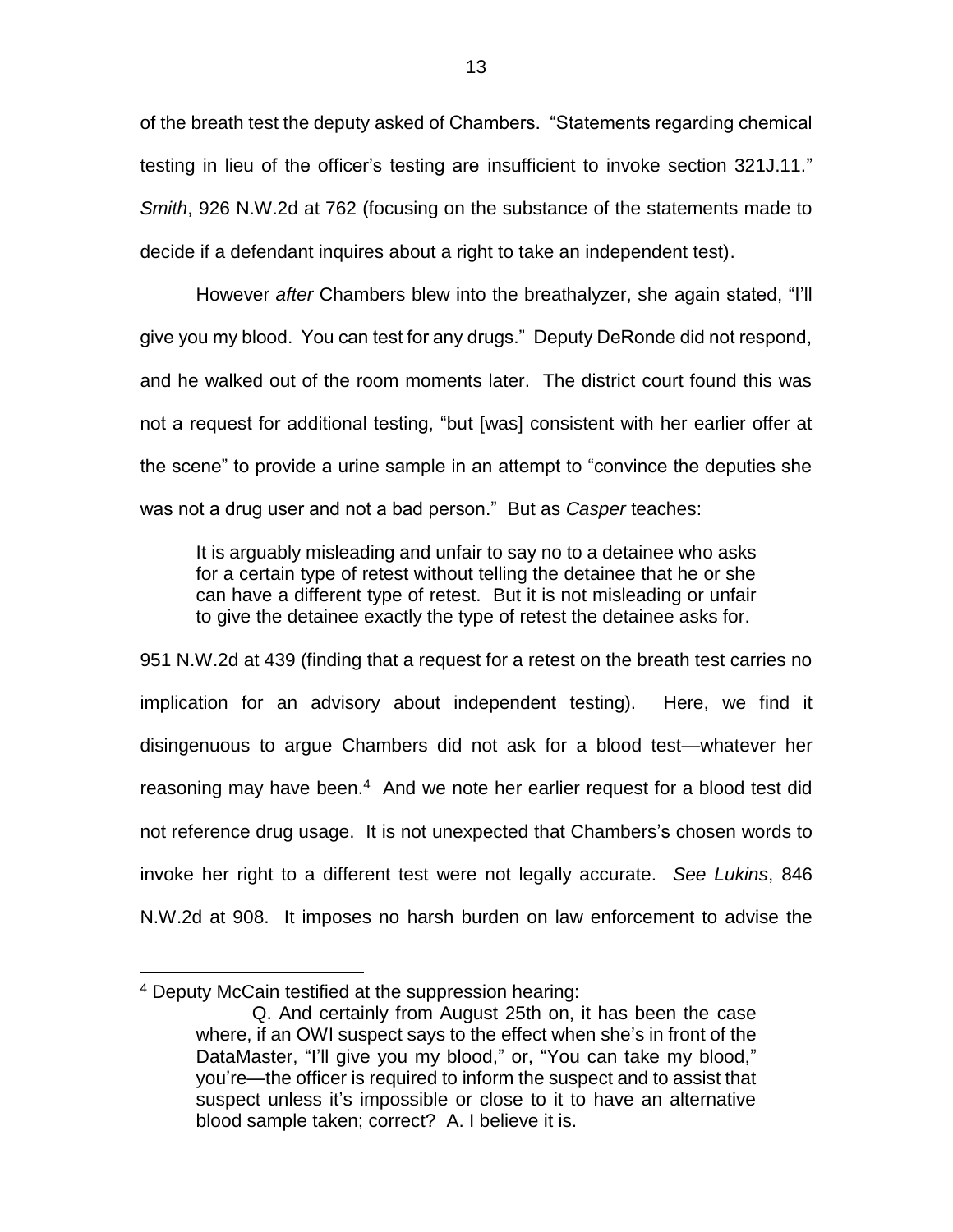detainee of a right to an independent test after a request is made. Certainly, to ensure compliance with section 321J.11, on close calls, making the advisory is the better practice from a practical standpoint.<sup>5</sup>

Likewise, to address her impairment—albeit resulting from drug use— Chambers offered to "pee in a cup" and give her blood for testing purposes. While Chambers's statements reveal she was interested in giving a blood sample to prove she had no drugs in her system, she had a right to the independent tests she requested to address her impairment. *See Ginsberg v. Iowa Dep't of Transp.*, 508 N.W.2d 663, 664 (Iowa 1993) (holding that when a detainee requests an independent chemical test, officers should convey to the detainee information about the detainee's statutory right to the independent test). In our inquiry, "the guiding principle is one of fairness, not disclosure." *Casper*, 951 N.W.2d at 439.

We find the State violated the requirements of section 321J.11 and suppress the breath test results on this basis.

But our inquiry does not end here. A violation of section 321J.11 is a nonconstitutional error. *See State v. Garrity*, 765 N.W.2d 592, 598 (Iowa 2009) (analyzing violation of section 804.20). "Where a nonconstitutional error [i]s claimed, the test for determining whether the evidence [i]s prejudicial and therefore require[s] reversal [i]s this: 'Does it sufficiently appear that the rights of the complaining party have been injuriously affected by the error or that he has suffered a miscarriage of justice?'" *Id.* at 597 (alterations in original) (citation

 $\overline{a}$ 

<sup>&</sup>lt;sup>5</sup> Even an imprecise statement, reasonably construed, implicates the statute such that the officer should inform the detainee of her right to an independent chemical test at her own expense under Iowa Code section 321J.11. *Lukins*, 846 N.W.2d at 909.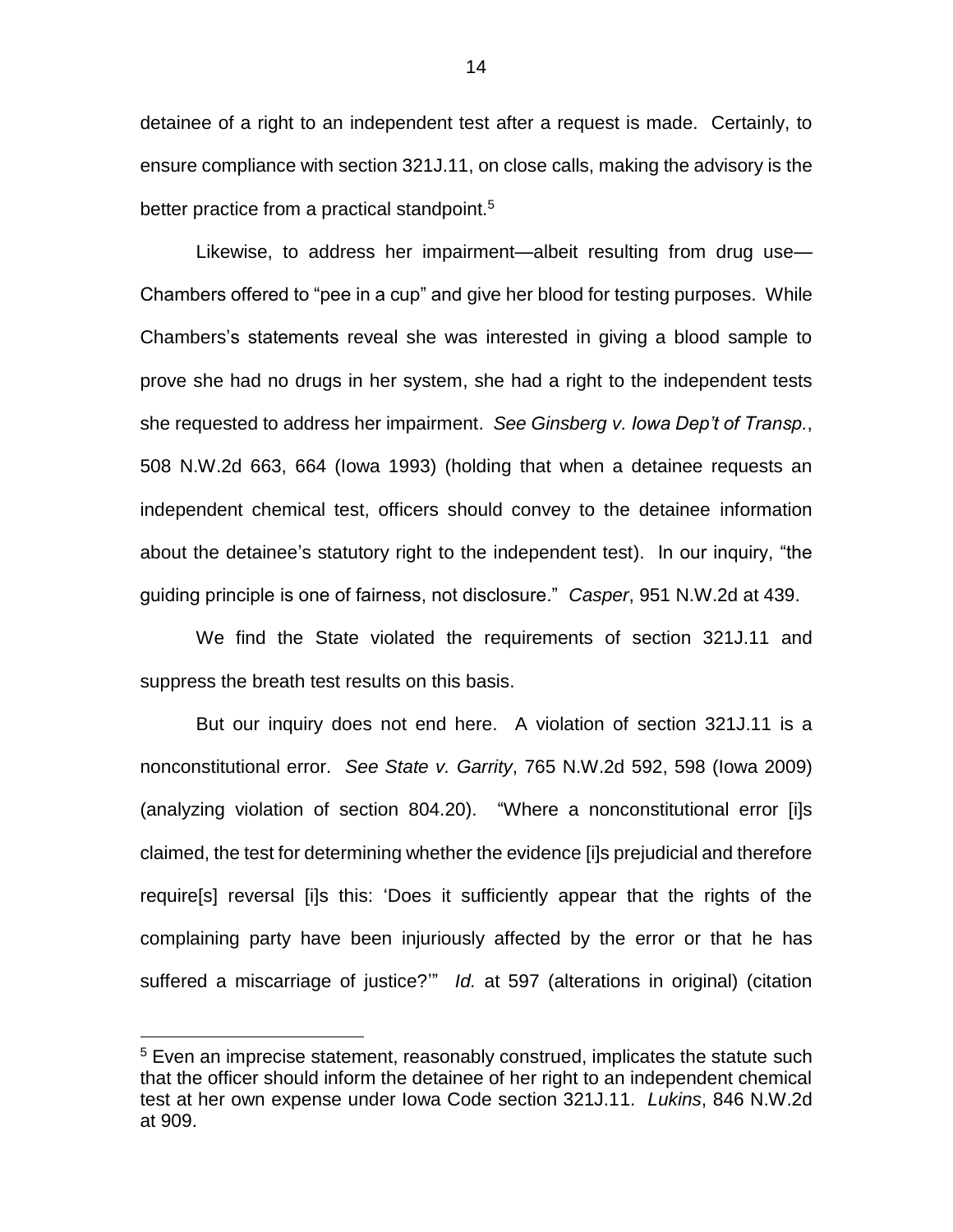omitted). We presume prejudice unless the record affirmatively establishes otherwise. *Id.* Compelling evidence of Chambers's intoxication came from the officers' statements and the various video clips of Chambers at the accident scene. After a trial on a stipulated record that included the minutes of testimony, body cam footage, and testimony of the deputies, the trial court found Chambers guilty of OWI. The trial court noted:

With respect to element 2, the court finds that the State has proven this element beyond a reasonable doubt. The defendant appeared intoxicated to Deputies Wilke and DeRonde. The defendant admitted consuming alcohol. The defendant's eyes were blood shot and watery, she was unsteady on her feet and her breath smelled of an alcoholic beverage.

Thus, even without the breath test results, strong evidence supported the trial court finding that Chambers operated her vehicle under the influence. *See State v. Truesdall*, 679 N.W.2d 611, 616 (Iowa 2004) (defining "under the influence" as when consumption of alcohol "affects the person's reasoning or mental ability, impairs a person's judgment, visibly excites a person's emotions, or causes a person to lose control of bodily actions"). Any violation of Chambers's rights under 321J.11 was harmless error. *See id.* at 598. While Chambers's motion to suppress should have been successful on this basis, it does not require a new trial.

# **3. Was Chambers Denied a Phone Call in Violation of Iowa Code Section 804.20?**

Chambers asserts a violation of Iowa Code section 804.20. She argues Deputy DeRonde did not allow her to make a phone call, requiring suppression of any statements she made after her arrest, as well as the breath test result. The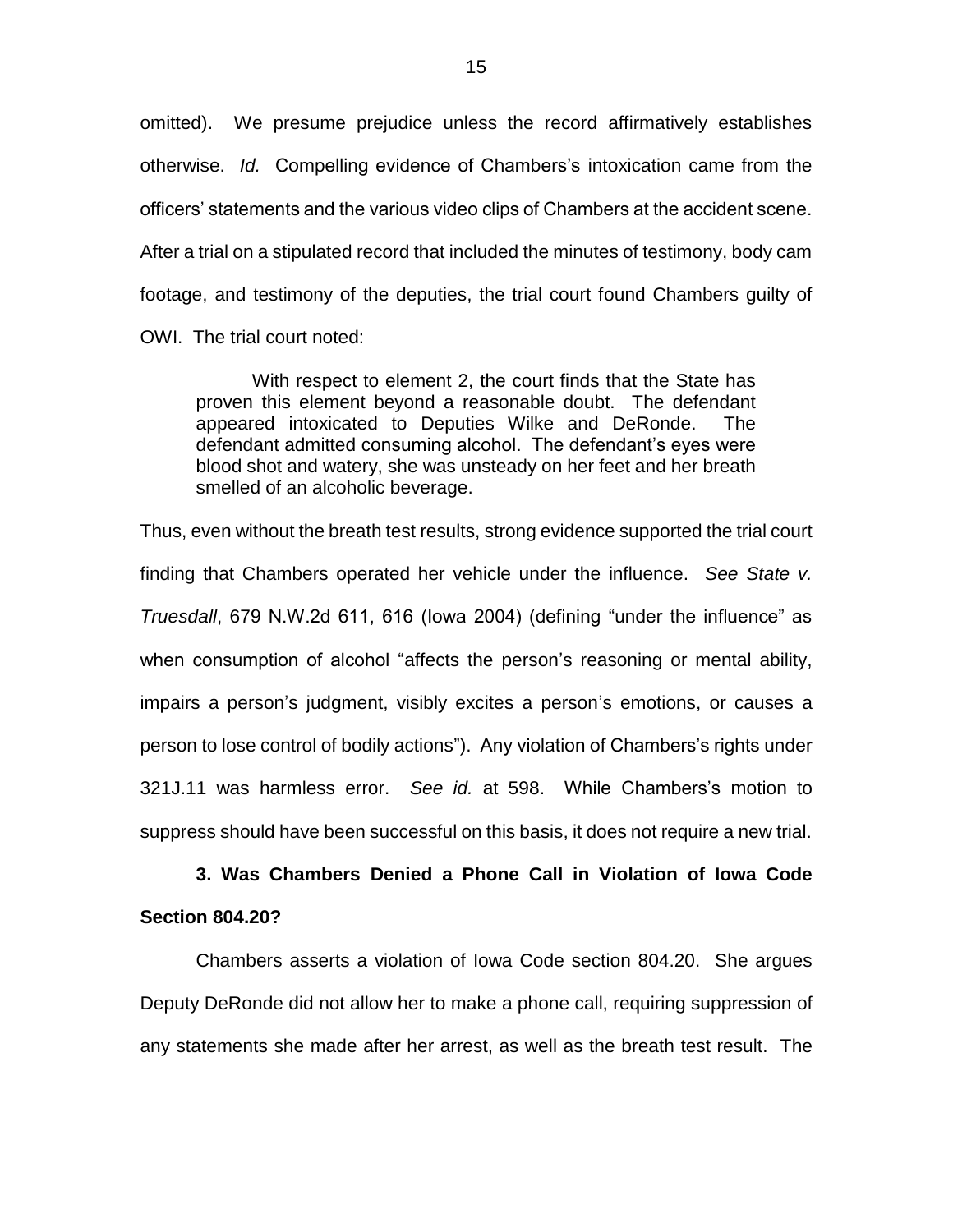State argues there was no violation because Chambers never asked to make a phone call.

Iowa Code section 804.20 provides:

Any peace officer or other person having custody of any person arrested or restrained of the person's liberty for any reason whatever, shall permit that person, without unnecessary delay after arrival at the place of detention, to call, consult, and see a member of the person's family or an attorney of the person's choice, or both.

In determining whether Chambers invoked her right to call a family member, our analysis is much like the above analysis of Iowa Code section 321J.11. Like section 321J.11, section 804.20 "does not itself require that a peace officer advise the detainee of the detainee's rights under the statute." *Casper*, 951 N.W.2d at 438. Likewise, "any statement that may be reasonably construed as invoking the detainee's right to communicate with family or counsel is adequate." *Lukins*, 846 N.W.2d at 907. "[T]he detainee's and officer's statements and conduct, as well as surrounding circumstances, are considered objectively." *State v. Moorehead*, 699 N.W.2d 667, 672 (Iowa 2005).

The context of Chambers's request is crucial to our determination. While sitting in the intoxilyzer room with Deputy DeRonde, roughly five minutes before providing a breath sample, Chambers said, "They're not going to let me out of here, right?" Deputy DeRonde replied, "That's up to the jailers." Chambers then blew into the DataMaster machine. While waiting for the results she asked Deputy DeRonde, "Can my dad come get me or my boyfriend come get me tonight?" Deputy DeRonde responded, "That's up to the jailers, I really don't have any control over that." Chambers contends her request for her dad or boyfriend to retrieve her invoked her statutory right to communicate with a family member. We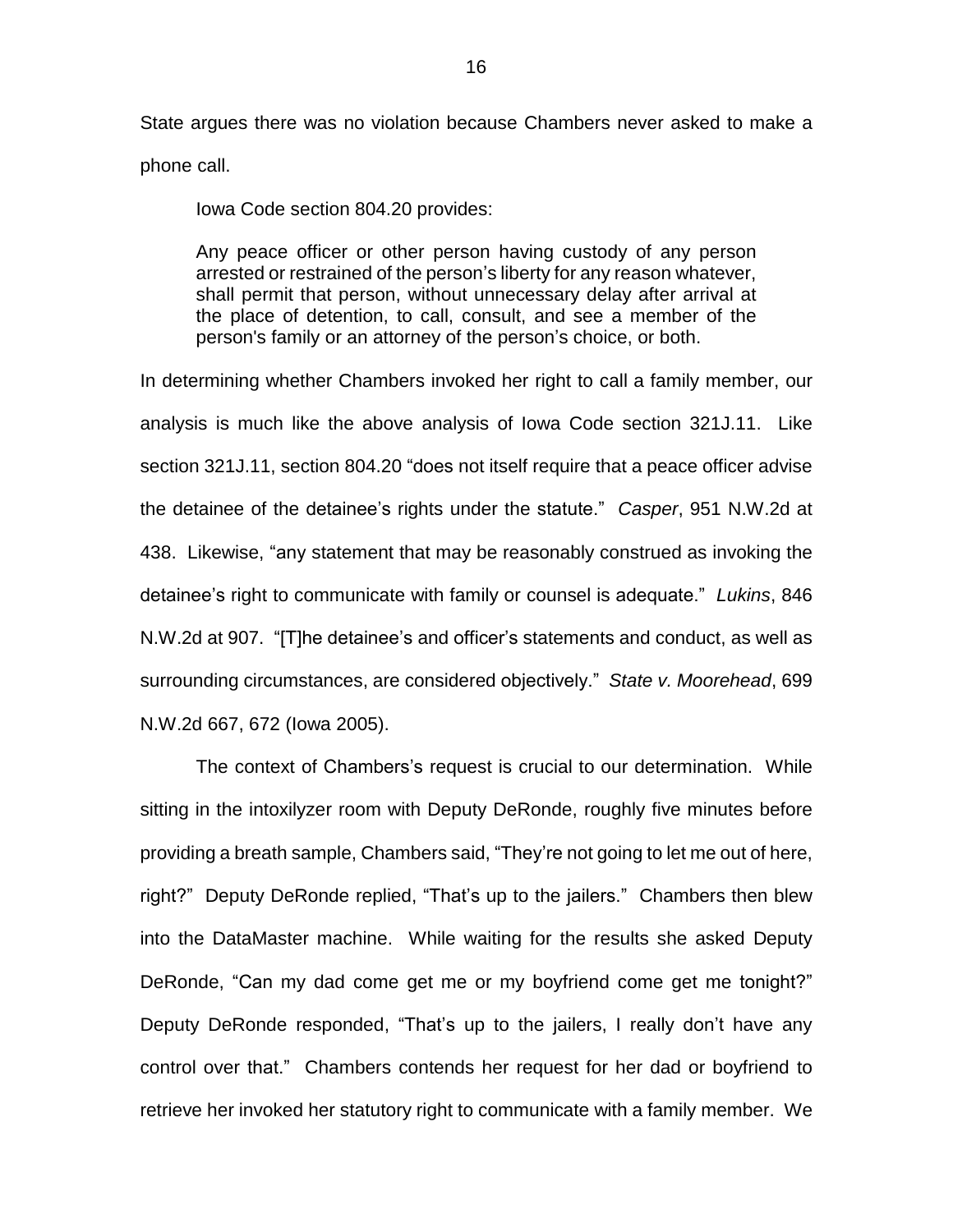disagree that, in the context of Chambers's statement, these words can be "reasonably construed as invoking [her] right to communicate with family or counsel." *Lukins*, 846 N.W.2d at 907. Yet, a panel of this court recently found that the question "My wife, she gonna come?" invoked the defendant's right to "call, consult and see" a member of his family.<sup>6</sup> *State v. Lopez Gonzalez*, No. 19-0081, 2020 WL 1054051, at \*3 (Iowa Ct. App. Mar. 4, 2020) (finding that failure to advise defendant of the right to call, consult and see a family member required a new trial). Context is everything; but here, Chambers appeared to be requesting a ride home.

But, even if we find her statement did require an advisory of her right to make a phone call, the conviction stands if the error is harmless. *Garrity*, 765 N.W.2d at 597 ("We presume prejudice, but may find harmless error if the evidence related to the violation was cumulative to other admissible evidence."). Thus, in any event, there was no violation of Iowa Code section 804.20, and the district court did not err in declining to suppress the breath test results and statements she made post arrest.

#### **4. The Return Warrant.**

 $\overline{a}$ 

Lastly, Chambers argues the search warrant used to obtain her breath sample was void, based on a mistake in the return warrant inventory sheet. She cites Iowa Code section 808.8, which states in part:

A search warrant *shall be executed within ten days from its date; failure to execute within that period shall void the warrant*. Property

<sup>6</sup> In *Lopez Gonzalez*, the defendant had a limited ability to communicate in English and could not read Spanish. 2020 WL 1054051, at \*1. Plus, the record did not reflect the presence of an interpreter at the jail. *Id.*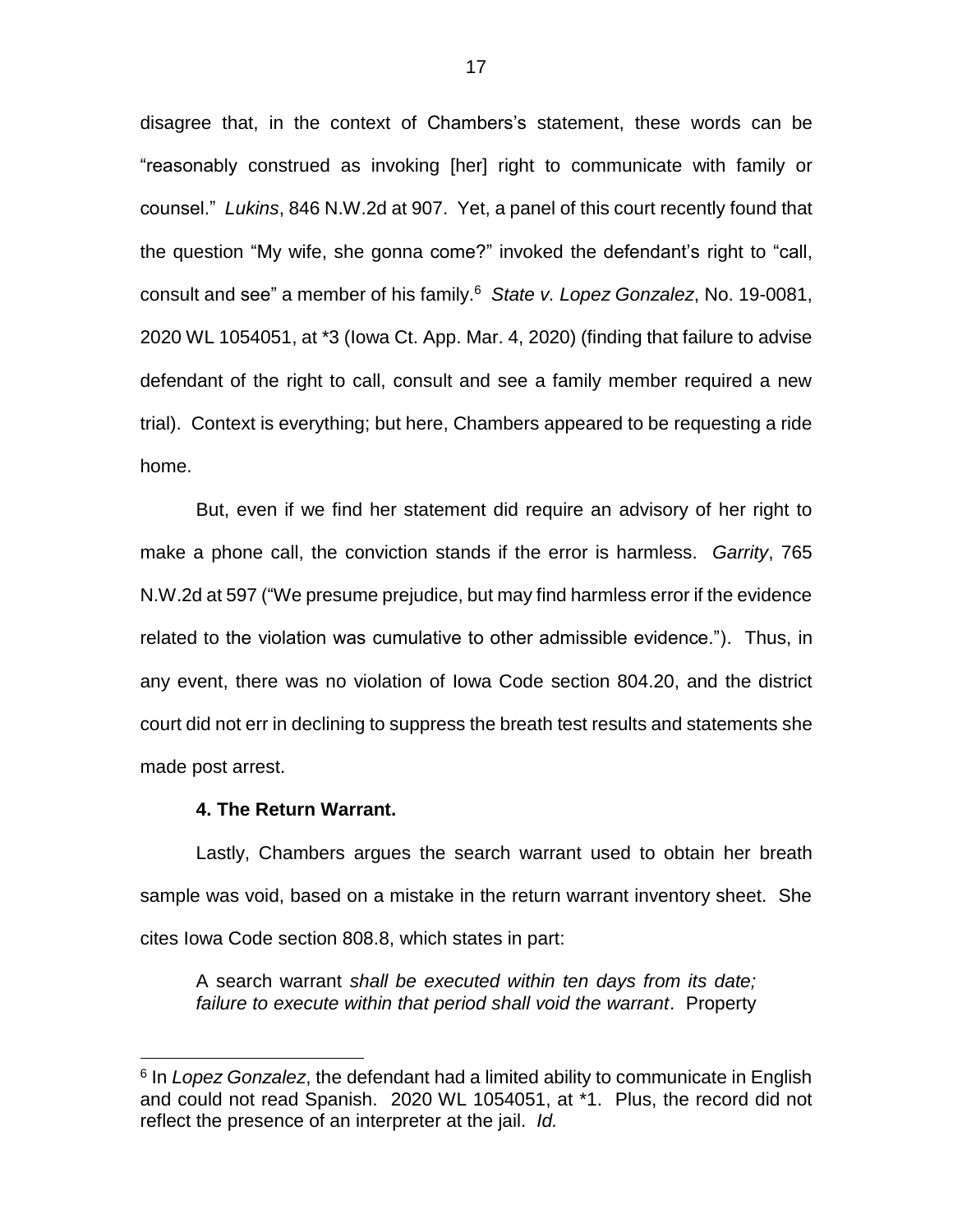seized and its containers, if any, shall be safely kept by the officer, and incident thereto:

. . . .

2. The officer must file, with the officer's return, a complete inventory of the property taken, including a sworn statement that is accurate to the best of the officer's knowledge.

(Emphasis added.) Deputy DeRonde returned the warrant with an inventory sheet which said, "The following is a complete inventory of the property seized pursuant to this warrant." There are three boxes to check underneath that line: blood specimen, urine specimen, breath specimen. Deputy DeRonde crossed out the urine and breath boxes, suggesting he took a blood specimen. Chambers argues this rendered the warrant void under the statute, reasoning, "[T]he warrant was not properly executed as no blood specimen was taken . . . within ten days, let alone even up to today's date."

We disagree. The search warrant authorized Deputy DeRonde to collect a "blood, urine, and/or breath specimen." Thus he did not exceed the scope of the warrant by collecting a breath sample, a less intrusive process than taking blood. Deputy DeRonde executed the warrant the same day he received it. Chambers does not cite, and we cannot find, any authority that says suppression of evidence obtained via search warrant is required based on a mistake in a return warrant. We affirm the denial of Chambers's motion to suppress on this basis.

## **IV. Conclusion.**

We reverse the denial of Chambers's motions to suppress the breath test result but affirm the denial of the motion to suppress the incriminating statements